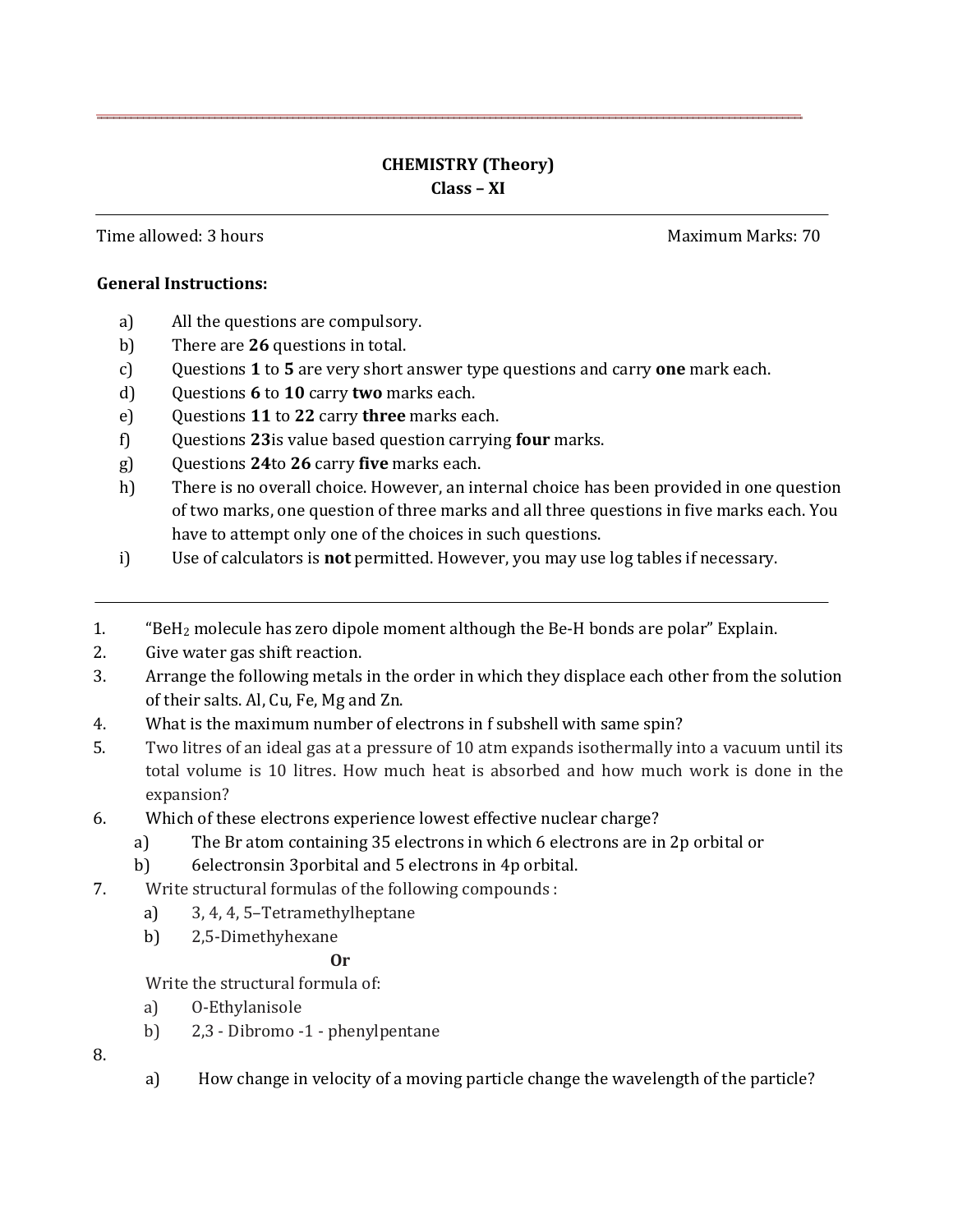b) Give the difference in the angular momentum of an electron present in 3p and 4p orbitals?

- 9. What is hydride gap? Why is heavy water used in nuclear reactors?
- 10. Though carbon dioxide is inert and harmless gas, it is thought to be a serious pollutant. Why?
- 11. What happens when
- a) Sodium metal is dropped in water?
- b) Sodium metal is heated in free supply of air?
- c) Sodium peroxide dissolves in water?
- 12. Justify giving reactions that among halogens, fluorine is the best oxidant and among hydrohalic compounds, hydroiodic acid is the best reductant?
- 13. Write the balance equation for the following:

i) 
$$
BF_3 + LiH \rightarrow
$$

- ii)  $B_2H_6 + H_2O \rightarrow$
- iii)  $NaH + B_2H_6 \rightarrow$
- iv)  $H_2BO_2 \stackrel{\Delta}{\longrightarrow}$
- v)  $Al + NaOH \rightarrow$
- vi)  $B_2H_6 + NH_3 \rightarrow$
- 14. Explain the principle of paper chromatography?
- 15. Write a brief note on the following environmental terms:
	- i) Acid rain
	- ii) Eutrophication
	- iii) Green Chemistry
- 16. A liquid is in equilibrium with its vapour in a sealed container at a fixed temperature. The volume of the container is suddenly increased.
	- a) How do rates of evaporation and condensation change initially?
	- b) What is the initial effect of the change on vapour pressure?
- 17.
- a)  $\;$  How would you distinguish between BeSO $_4$  and BaSO $_4?$
- b) Which is thermally most stable alkaline earth metal carbonate among  ${ {\rm MgCO}_{3'} }$ , CaCO<sub>3</sub>,  $\text{SrCO}_3$ , Ba $\text{CO}_3$ ? Give reasons.
- 18. Derive the structure of :
	- a) 2-Chlorohexane
	- b) Pent-4-en-2-ol
	- c) 3- Nitrocyclohexene
	- d) Cyclohex-2-en-1-ol

**Or** 

Why NH<sub>3</sub> has a higher dipole moment than NF<sub>3</sub>?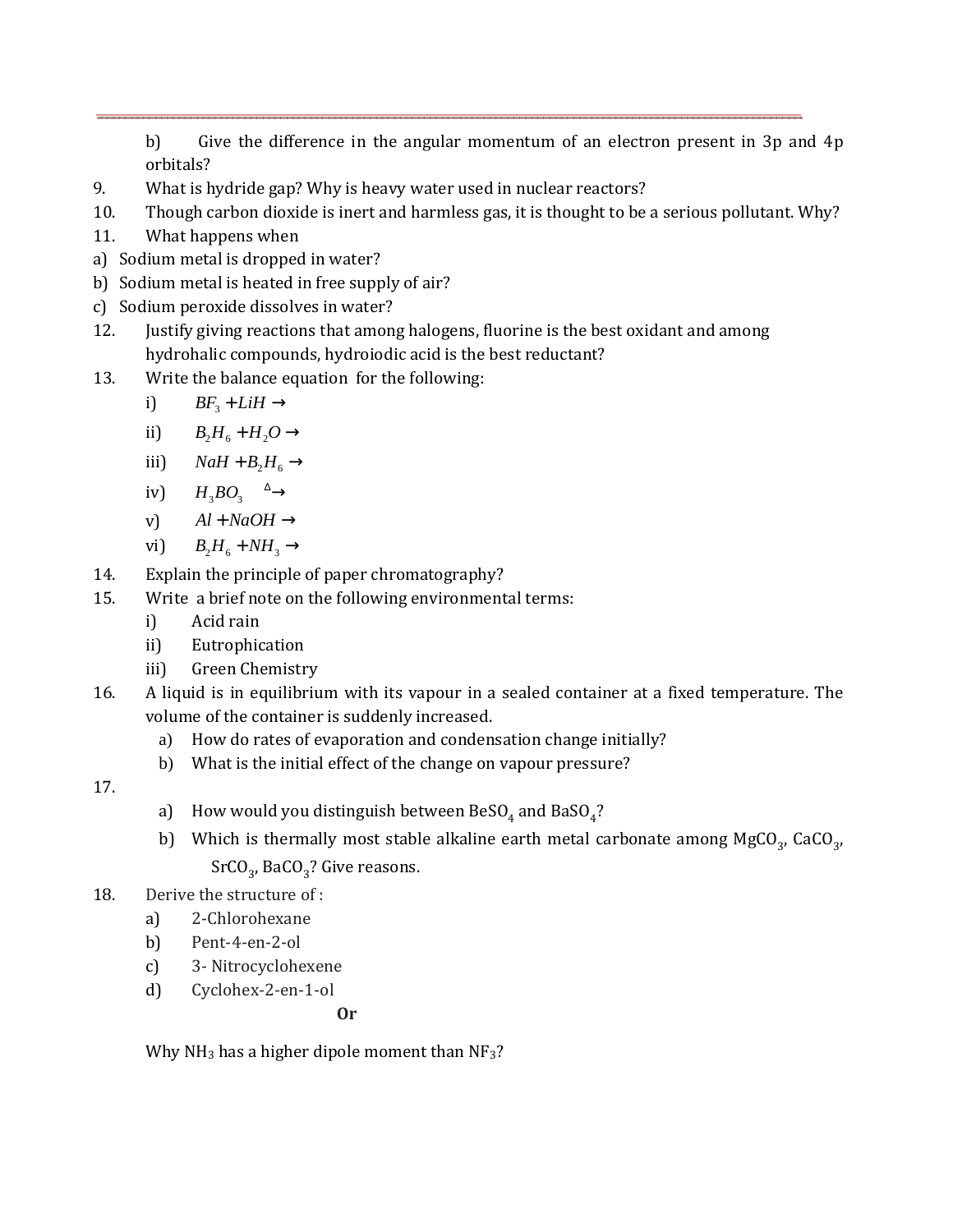19. Why is the entropy of a substance taken as zero at 0 K? calculate the standard Gibbs free energy change for the reaction

 $N_2(g) + 3H_2(g) \Leftrightarrow 2NH_3(g)$  at 298 K.

The Value of equilibrium constant for the above reaction is 6.6 x 10<sup>5</sup>. [R=8.314 J K<sup>-1</sup> mol<sup>-1</sup>]

- 20. Define the following:
	- a) Critical temperature
	- b) Avogadro law
	- c) Charles Law
- 21.
- i) List two differences between Orbit and Orbital
- ii) If an electron is moving with a velocity  $600 \text{ m/s}$  which is accurate up to 0.005% nthen calculate the uncertainty in its position.  $[ h=6.626 \times 10^{-34} ]$  is and mass of electron = 9.11 x 10-31 kg]
- 22. Explain in brief for the following:
	- i) Anions are bigger in size than their parent atom.
	- ii) Oxygen has lesser first ionization enthalpy than nitrogen
	- iii) Fluorine has less negative electron gain enthalpy than chlorine
- 23. John was arrested by the custom officials as he was smuggling drugs and caught by x-ray machines. According to Roentgen when electrons strike a material in the cathode ray tube, it produces a ray which can cause fluorescence in the fluorescent material placed outside the cathode ray tubes. These rays were called x-rays. These were not deflected by electric and magnetic field. It was used as diagnostic tool in the treatment of diseases and bone fractures.
	- a) What is the approx. wavelength of x-rays?
	- b) Why x-rays are used to screen luggage's in airports?
	- c) How would you prevent smuggling?
- 24.
- a) The species  $H_2O$ ,  $HCO_3$ ,  $HSO_4$  and  $NH_3$  can act both as Bronsted acids and bases. For each case give the corresponding conjugate acid and base.
- b) Consider the following endothermic reaction:  $CH<sub>4</sub>(g) + H<sub>2</sub>O(g) \rightleftharpoons CO(g) + 3H<sub>2</sub>(g)$ 
	- i) Write expression for Kp for the above reaction.
	- ii) How will the equilibrium be affected by?
	- 1. Increasing the pressure 2. Using a catalyst

## **Or**

- a) Predict the acidic, basic or neutral nature of the following salt: NaCN, KBr, NaNO<sub>2</sub>,  $NH<sub>4</sub>NO<sub>3</sub>$ .
- b) How many grams of KBr are added to 1 L of 0.05 M solution of silver nitrate just to start the precipitation of AgBr? Ksp of AgBr =  $5.0 \times 10^{-13}$